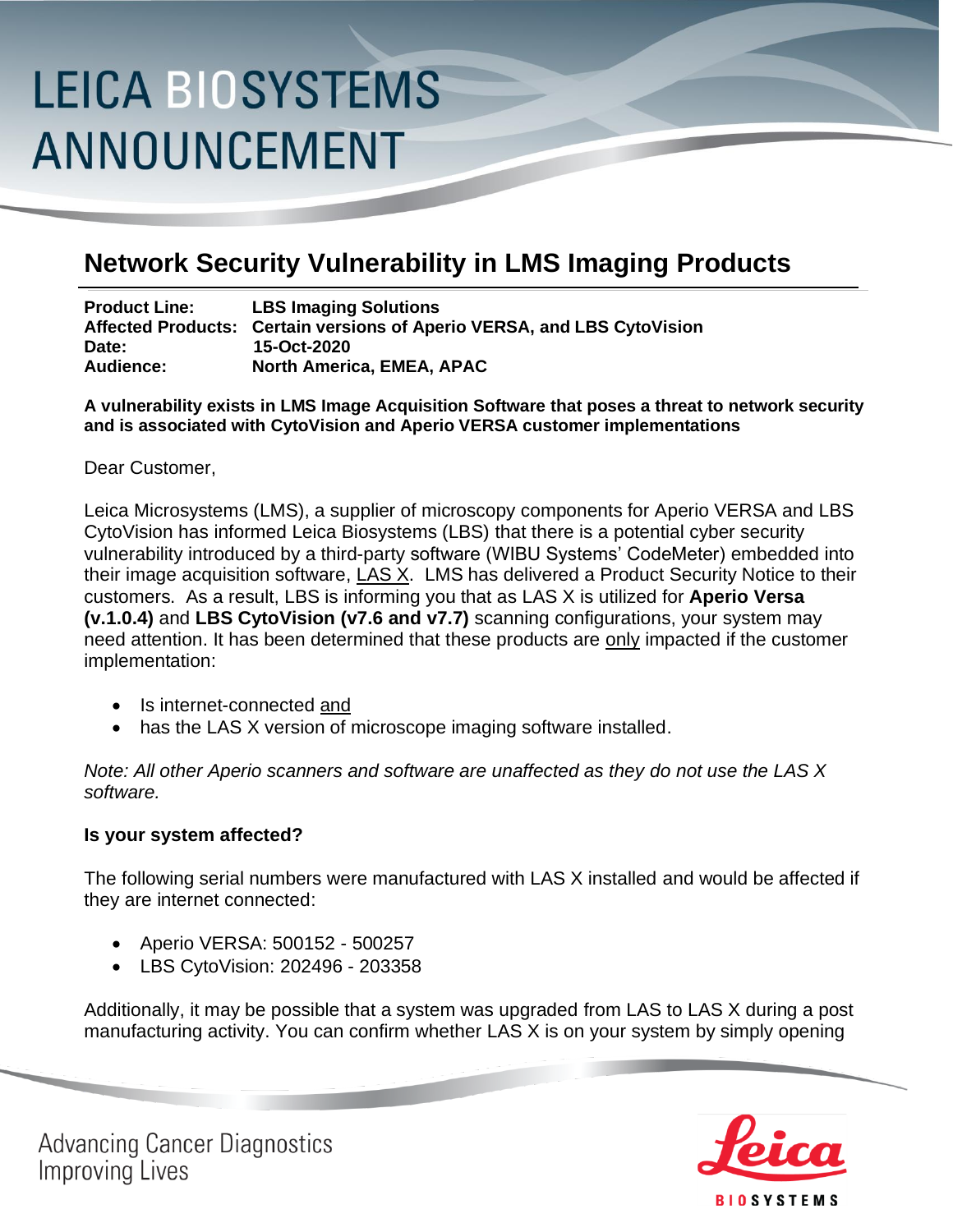# **LEICA BIOSYSTEMS** ANNOUNCEMENT

the Windows "search" function and searching for "LAS X". If LAS X is present, it will be identified in the search results.

*Note: Only "LAS X" version is affected. "LAS" version is not affected.*

LBS has already implemented countermeasures to ensure any new shipments of CytoVision and Aperio VERSA do not include the vulnerability described in this notice.

### **Impact to system use and function**

LAS X is a third-party software installed on CytoVision and Aperio VERSA computer systems in order to initially configure the microscope hardware. After the initial configuration, both CytoVision and Aperio VERSA function completely independent of the LAS X software and do not interact or utilize LAS X further. Therefore, changes to the LAS X software will not impact the use and function of either CytoVision or Aperio VERSA systems.

#### **Recommendations for affected systems**

As Leica Biosystems is steadfastly committed to the safety and security of our customers, we are sharing this information and providing the following recommendations to ensure the continued safe operation of CytoVision and Aperio VERSA computer systems.

If you've determined that your system meets each of the above criteria, any **one** of the following mitigations must be implemented to permanently remove the threat:

- 1) Block TCP port 22350 on the organization broad firewall.
- 2) Uninstall CodeMeter from the Windows system.

As CytoVision and Aperio VERSA do not use TCP port 22350 or the CodeMeter software associated with this threat, either course of mitigation should be permanent.

Sincerely, Bryce P. Brown Product Manager for Molecular Systems – Leica Biosystems



**Advancing Cancer Diagnostics Improving Lives**